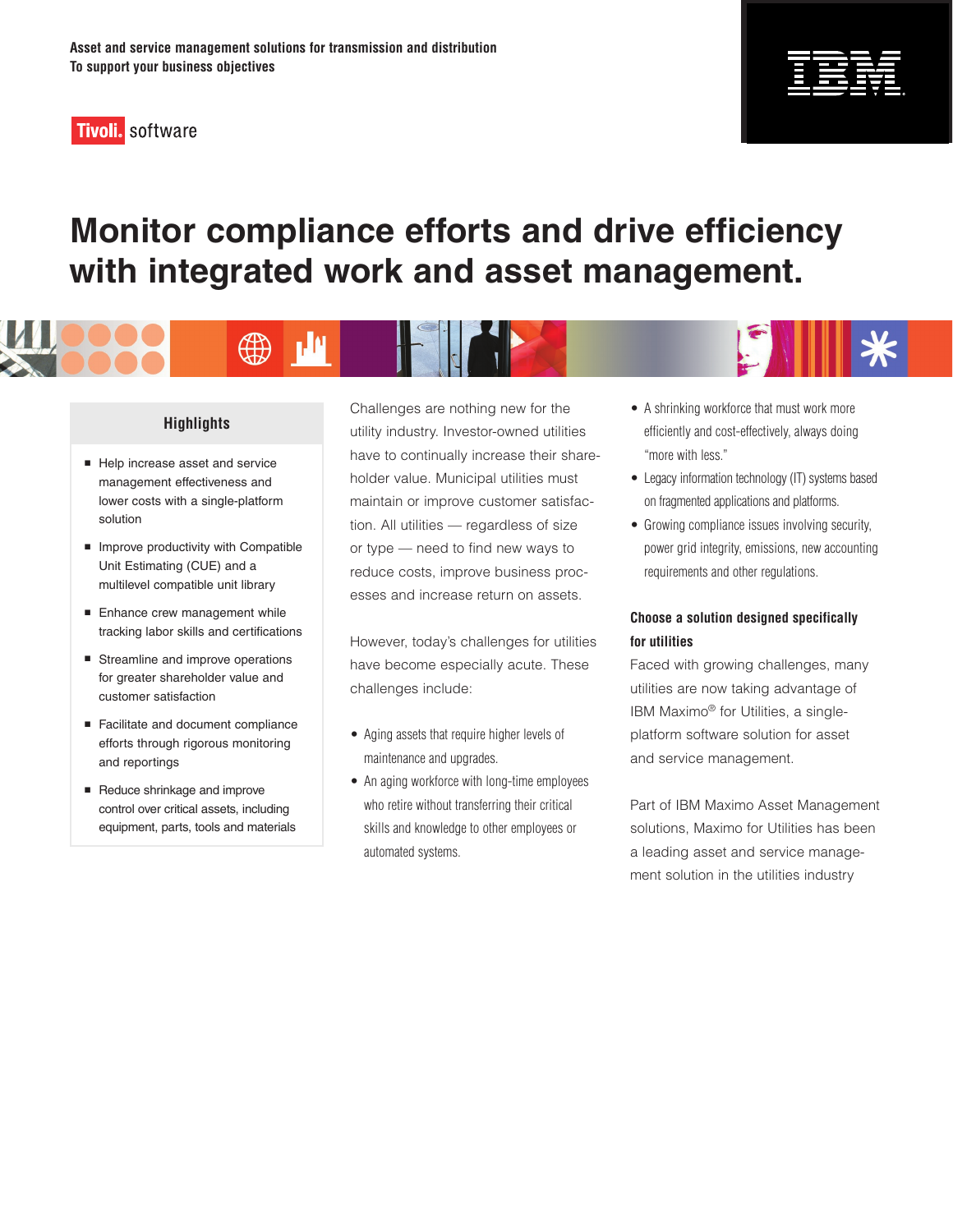for more than 20 years. Hundreds of major utilities use Maximo for Utilities software to optimize work management, improve inspection and maintenance, reduce inventory, reduce administrative time and help them address regulatory compliance issues.

Maximo for Utilities software provides key capabilities that specifically address requirements in the transmission and distribution areas. Powerful yet easy-to-use applications help manage important aspects of each asset's life cycle, including acquisition, compatible unit estimating, work management, inventory control, purchasing, preventive maintenance and disposal.

Key features of Maximo for Utilities include the following:

- Full support for CUE
- Multilevel compatible unit library
- Ability to manage crew type and crew makeup
- Tracking of labor skills and certifications
- Integration with fixed-asset accounting, mobile workforce management and design tools
- Spatial enablement to support map-based user interface

#### **Take advantage of a unified platform**

Utilities sometimes find themselves with fragmented, "stove-piped" asset



*Maximo Asset Management solutions such as Maximo for Utilities combine previously fragmented asset solutions onto a single software platform.*

systems that are cumbersome, inefficient and expensive to support. The very purpose of an IT system ensuring that the right information is provided to the right person at the right time — can be difficult or even impossible to achieve. Managers are isolated in their departments and even senior management lacks a unified view across operations.

That's why Maximo for Utilities provides a single software platform for managing assets, work, inventory, service, contracts and procurements. With Maximo for Utilities, utilities can manage generation, delivery, facilities, vehicles and IT assets across multiple sites, departments and lines of business.

The result is an enterprise-wide solution that can help improve asset performance and increase resource utilization while providing solid cost-savings in terms of integration, maintenance, training and coordinated management.

#### **Improve project estimates**

Maximo for Utilities software features a robust CUE capability that includes a multilevel CU hierarchy. This allows engineers to build CUs for small components and then reuse them to form more complex assemblies. Multiple labor, materials and tool details are available for each CU estimate in cost and/or hours.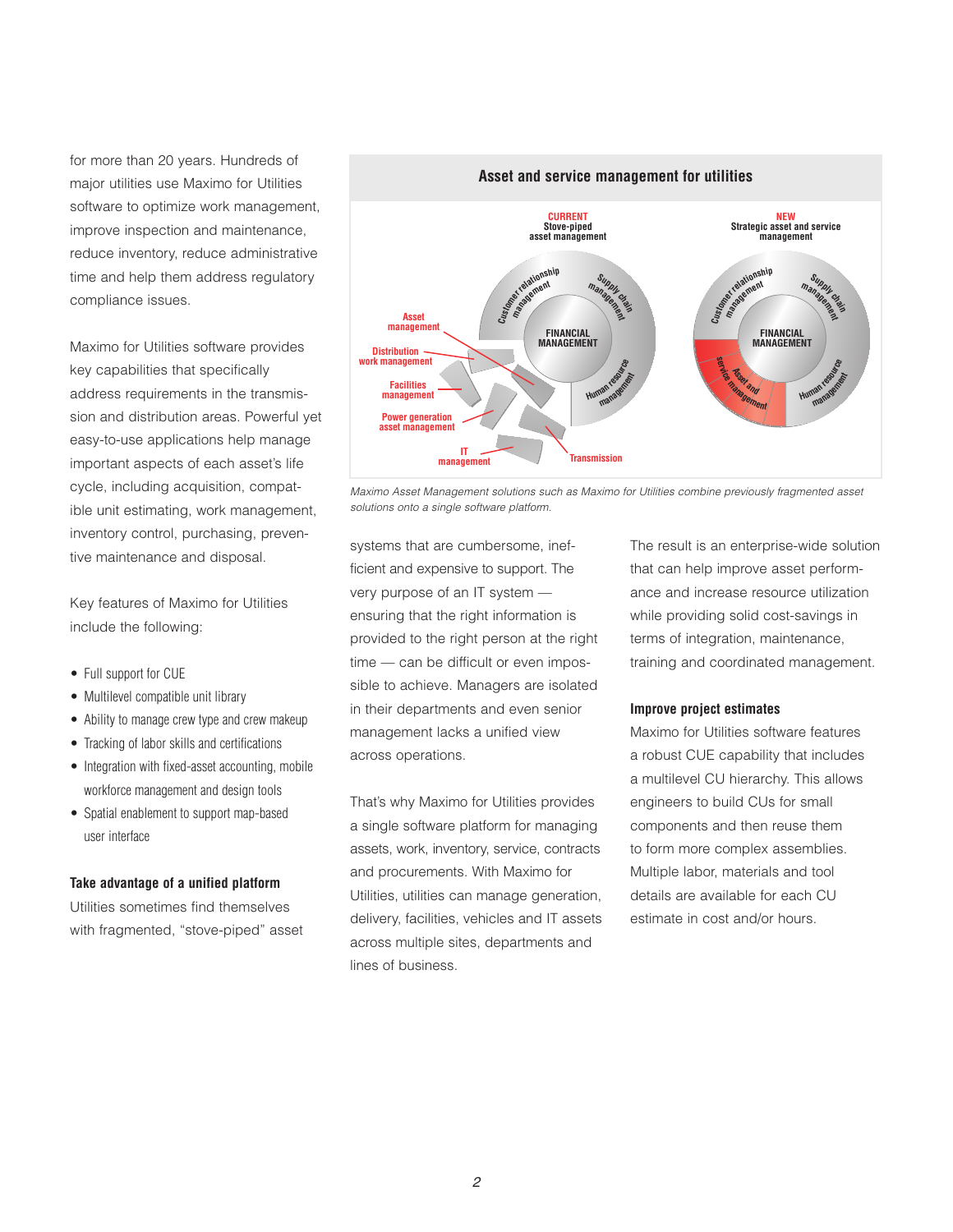CUE allows planners to match specific work conditions to the CU, using filters and parameters such as operating voltage, coastal or soil conditions such as sand or rock, or environmental temperatures.

#### **Adopt a flexible architecture**

Maximo for Utilities software is based on an open, service oriented architecture with Java™ 2 Enterprise Edition (J2EE™) technologies providing the agility required to adapt to changing

business processes, help protect future technology investments and improve overall response to business goals.

An open architecture also supports integration with new or existing business systems in areas such as finance, human resource and document management. This helps each utility organization to better leverage its software infrastructure and work the way it wants to work.



*Maximo for Utilities delivers a comprehensive asset and service management solution for transmission and distribution. Use a single platform to manage all assets that impact business performance and accountability.*

#### **Conclusion**

Today's utilities need proven methods for managing and maintaining transmission and distribution infrastructures, substations, generation plants, facilities, IT equipment and other critical assets. To address these needs, Maximo for Utilities software can help:

- Optimize asset and service management.
- Improve inspection and maintenance.
- Reduce inventory.
- Monitor efforts to help address regulatory requirements.
- Reduce administrative time.
- Improve management across the organization.

That's why more than 300 utilities, including 17 of the 30 largest *Fortune* 500 utilities, use Maximo asset and service management solutions to manage their critical assets. This includes companies in every part of the energy value chain, from extraction to power generation, through transmission and distribution.

### **For more information**

To learn more about Maximo for Utilities and other IBM solutions, contact your IBM representative or IBM Business Partner, or visit [www.mro.com](http://www.mro.com)